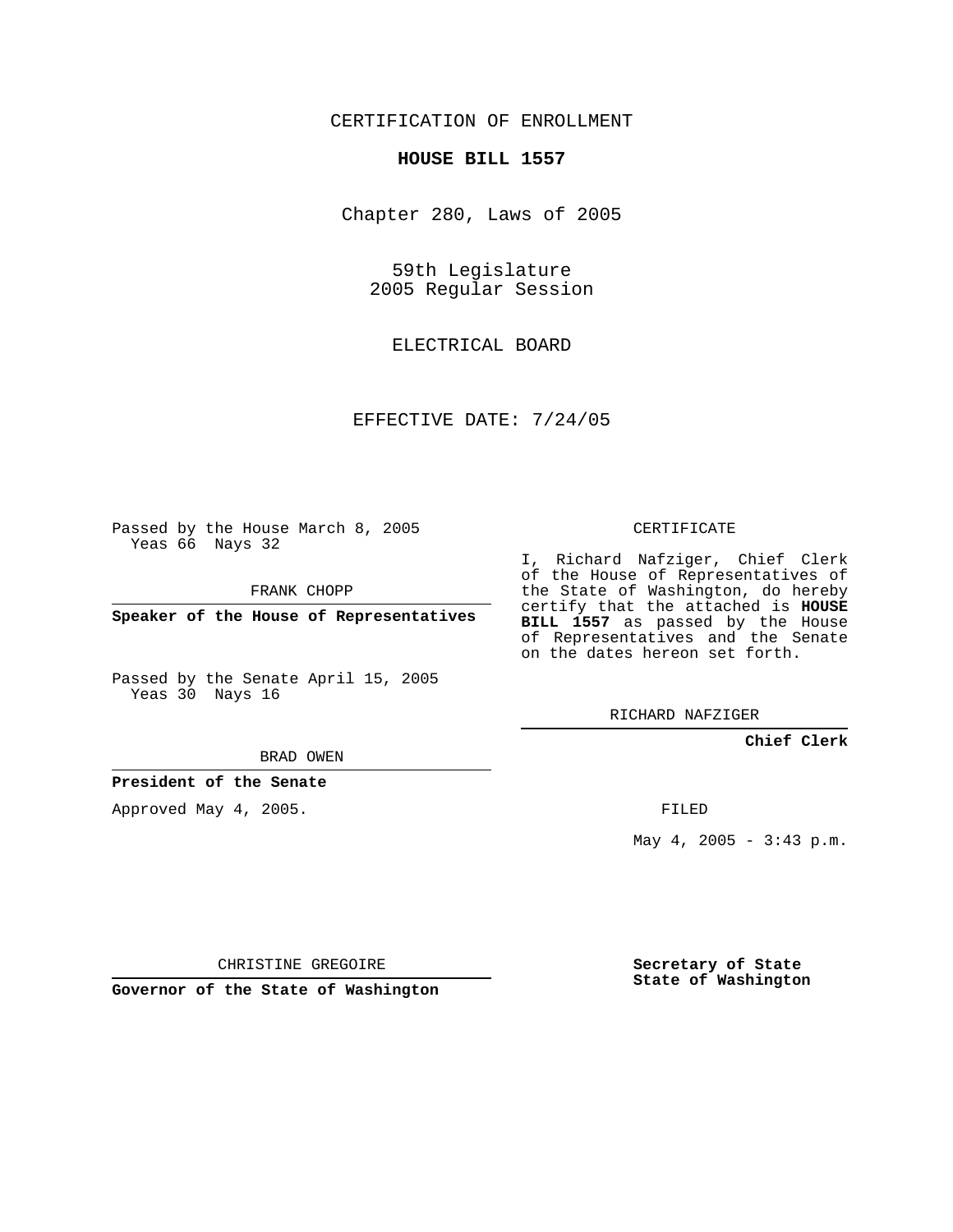## **HOUSE BILL 1557** \_\_\_\_\_\_\_\_\_\_\_\_\_\_\_\_\_\_\_\_\_\_\_\_\_\_\_\_\_\_\_\_\_\_\_\_\_\_\_\_\_\_\_\_\_

\_\_\_\_\_\_\_\_\_\_\_\_\_\_\_\_\_\_\_\_\_\_\_\_\_\_\_\_\_\_\_\_\_\_\_\_\_\_\_\_\_\_\_\_\_

Passed Legislature - 2005 Regular Session

**State of Washington 59th Legislature 2005 Regular Session**

**By** Representatives Conway, Ericks, Kessler, Campbell, Blake, Simpson, Ormsby, Morrell, Chase, P. Sullivan and Kenney

Read first time 01/27/2005. Referred to Committee on Commerce & Labor.

 AN ACT Relating to expanding membership of the electrical board by appointment of one outside line worker; amending RCW 19.28.311; and creating a new section.

BE IT ENACTED BY THE LEGISLATURE OF THE STATE OF WASHINGTON:

 **Sec. 1.** RCW 19.28.311 and 2000 c 238 s 3 are each amended to read as follows:

 There is hereby created an electrical board, consisting of 8 ((fourteen)) fifteen members to be appointed by the governor with the advice of the director of labor and industries as herein provided. It shall be the purpose and function of the board to advise the director on all matters pertaining to the enforcement of this chapter including, but not limited to standards of electrical and telecommunications installation, minimum inspection procedures, and the adoption of rules pertaining to the electrical inspection division: PROVIDED, HOWEVER, That no rules shall be amended or repealed until the electrical board has first had an opportunity to consider any proposed amendments or repeals and had an opportunity to make recommendations to the director relative thereto. The members of the electrical board shall be selected and appointed as follows: One member shall be an employee or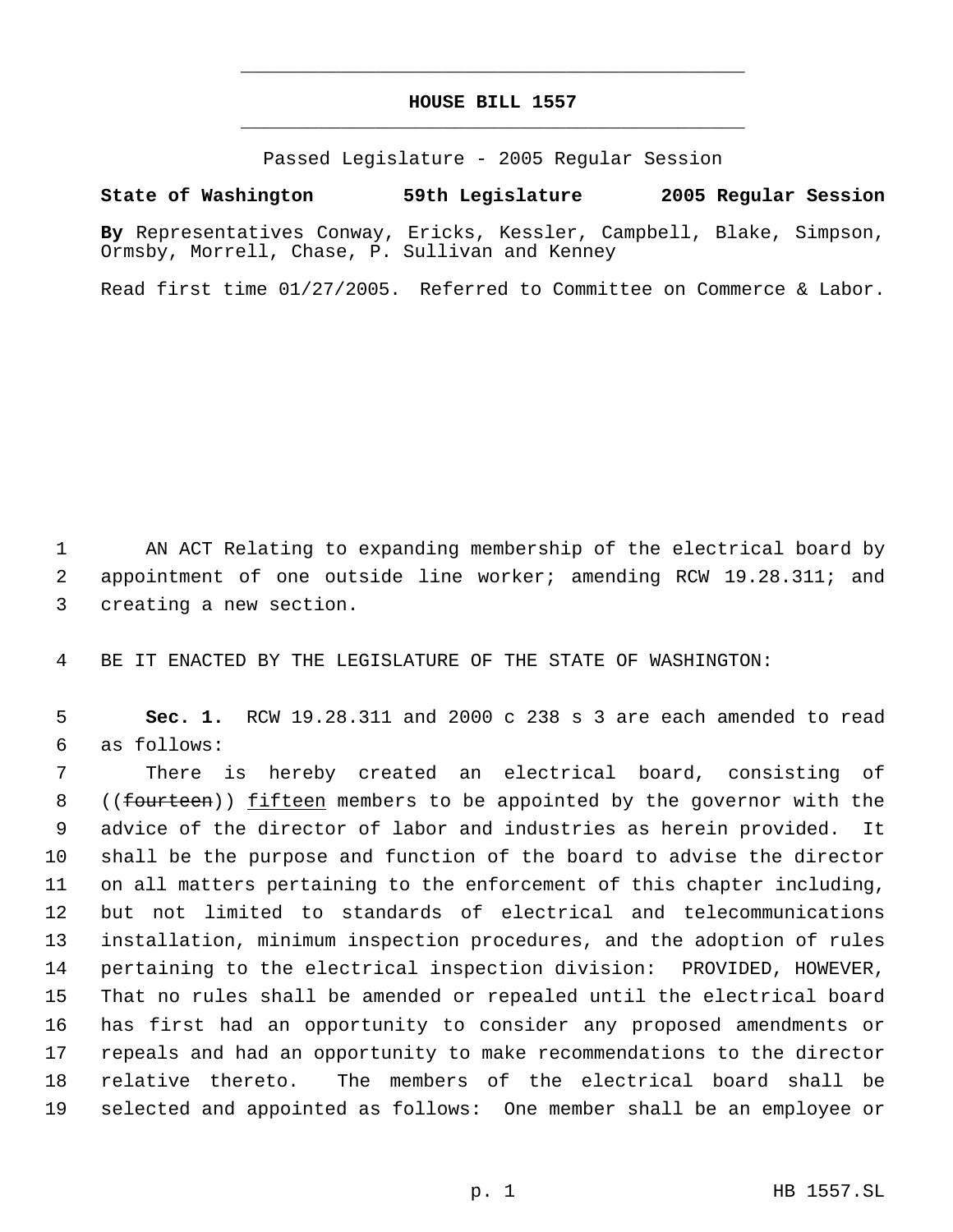officer of a corporation or public agency generating or distributing electric power; one member must be an employee or officer of a facilities-based telecommunications service provider regulated by the Washington state utilities and transportation commission; three members shall be licensed electrical contractors: PROVIDED, That one of these members may be a representative of a trade association in the electrical industry; one member shall be a licensed telecommunications contractor; one member shall be an employee, or officer, or representative of a corporation or firm engaged in the business of manufacturing or distributing electrical and telecommunications materials, equipment, or devices; one member shall be a person with knowledge of the electrical industry, not related to the electrical industry, to represent the public; three members shall be certified electricians; one member shall be a telecommunications worker; one member shall be a licensed professional electrical engineer qualified to do business in the state of Washington and designated as a 17 registered communications distribution designer; one member shall be an 18 outside line worker; and one nonvoting member must be a building official from an incorporated city or town with an electrical inspection program established under RCW 19.28.141. The regular term of each member shall be four years: PROVIDED, HOWEVER, The original board shall be appointed on June 9, 1988, for the following terms: The first term of the member representing a corporation or public agency generating or distributing electric power shall serve four years; two members representing licensed electrical contractors shall serve three years; the member representing a manufacturer or distributor of electrical equipment or devices shall serve three years; the member representing the public and one member representing licensed electrical contractors shall serve two years; the three members selected as certified electricians shall serve for terms of one, two, and three years, respectively; the member selected as the licensed professional electrical engineer shall serve for one year. In appointing the original board, the governor shall give due consideration to the value of continuity in membership from predecessor boards. Thereafter, the governor shall appoint or reappoint board members for terms of four years and to fill vacancies created by the completion of the terms of the original members. When new positions are created, the governor may appoint the initial members to the new positions to staggered terms of